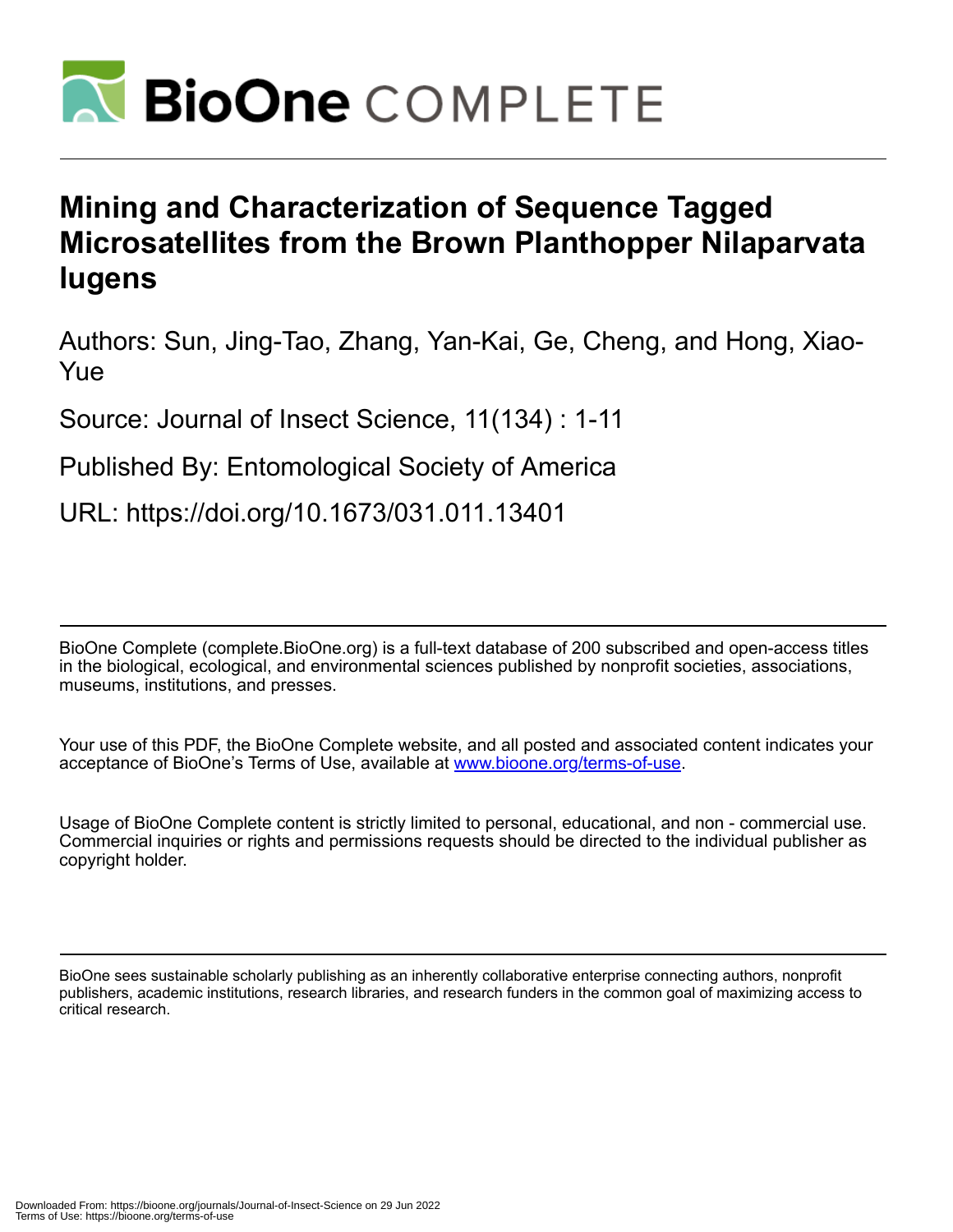



# **Mining and characterization of sequence tagged microsatellites from the brown planthopper** *Nilaparvata lugens*

Jing-Tao Sunª, Yan-Kai Zhang<sup>b</sup>, Cheng Ge<sup>c</sup> and Xiao-Yue Hong<sup>d</sup> \*

Department of Entomology, Nanjing Agricultural University, Nanjing, Jiangsu 210095, China

## **Abstract**

The brown planthopper, *Nilaparvata lugens* (Stål) (Hemiptera: Delphacidae), is an important pest of rice. To better understand the migration pattern and population structure of the Chinese populations of *N. lugens*, we developed and characterized 12 polymorphic microsatellites from the expressed sequence tags database of *N. lugens*. The occurrence of these simple sequence repeats was assessed in three populations collected from three provinces of China. The number of alleles per locus ranged from 3 to 13 with an average of 6.5 alleles per locus. The mean observed heterozygosity of the three populations ranged from 0.051 to 0.772 and the expected heterozygosity ranged from 0.074 to 0.766. The sequences of the 12 markers were highly variable. The polymorphism information content of the 12 markers was high and ranged from  $0.074$  to  $0.807$  (mean = 0.503). Sequencing of microsatellite alleles revealed that the fragment length differences were mainly due to the variation of the repeat motif. Significant genetic differentiation was detected among the three *N. lugens* populations as the *F*st ranged from 0.034 to 0.273. Principle coordinates analysis also revealed significant genetic differentiation between populations of different years. We conclude that these microsatellite markers will be a powerful tools to study the migration routine of the *N. lugens*.

**Keywords:** migration routine, expressed sequences, population genetics **Abbreviations: EST**, expressed sequence tag; **GX**, Guangxi province, **JS**, Jiangsu province; **SSR**, simple sequence repeats; **ZJ**, Zhejiang province **Correspondence:** <sup>a</sup> 2009202023@njau.edu.cn, <sup>b</sup> kjzhangcn@gmail.com, <sup>c</sup> mee@njau.edu.cn, <sup>d</sup> xyhong@njau.edu.cn, Corresponding author **Editor:** Igor Sharakhov was Editor of this paper. **Received:** 31 October 2010, **Accepted:** 20 May 2011 **Copyright :** This is an open access paper. We use the Creative Commons Attribution 3.0 license that permits unrestricted use, provided that the paper is properly attributed. **ISSN:** 1536-2442 | Vol. 11, Number 134 **Cite this paper as:** Sun J-T, Zhang Y-K, Ge C, Hong X-Y. 2011. Mining and characterization of sequence tagged microsatellites from the brown planthopper *Nilaparvata lugens. Journal of Insect Science* 11:134 available online: insectscience.org/11.134

Journal of Insect Science | www.insectscience.org 1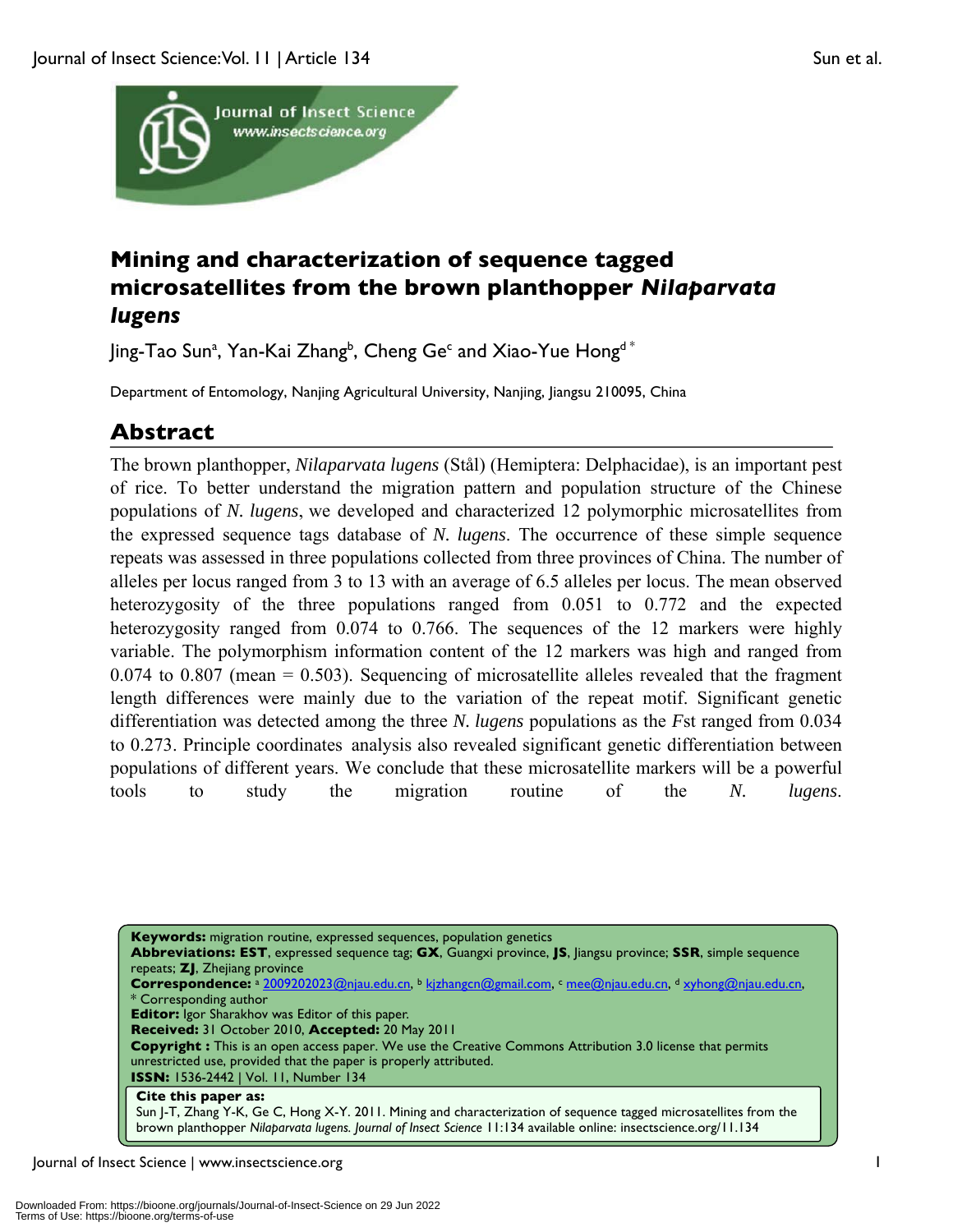#### **Introduction**

The brown planthopper, *Nilaparvata lugens* (Stål) (Hemiptera: Delphacidae) is an important pest of rice. It can cause hopperburn, that is characterized by complete wilting and drying of affected plants. It also transmits two rice viruses, grassy stunt and ragged stunt. *N. lugens* migrates northwards or north-eastwards from tropical and subtropical areas each year, in a series of distinct, windborne movements, progressively infesting the summer rice crop (Cheng et al. 1979). The origin of these migrations and the genetic diversity of the pest are not well known. Recent plant studies using informative genetic markers (i.e., microsatellites) have effectively revealed pollen dispersal mechanisms by analyzing the population genetic structure of reproductive trees and parentage of seedlings (Geng et al. 2008; Isagi et al. 2007). Therefore, combining sufficient microsatellite markers and direct observation methods, such as, airbone net-traps or radar, may offer additional insights into the *N. lugens* migration mechanism.

Microsatellites or simple sequence repeats (SSR) are tandemly repeated motifs of 1-6 bases found in nearly all prokaryotic and eukaryotic genomes. They are present in both coding and non-coding regions and are often characterized by a high degree of length polymorphism (Zane et al. 2002). The cause of such polymorphisms is still under debate though it appears most likely to be slippage events during DNA replication (Schlotterer et al. 1992). SSR markers have a number of characteristics that make them well suited for population genetic studies, genome mapping and marker-assisted breeding. These characteristics include a high level of polymorphism, codominant Mendelian inheritance, a high frequency of occurrence, and ease of detection by PCR (Valdes et al. 1993; Akkaya et al. 1995; Schuler et al. 1996). Currently, only a small number of microsatellite markers have been described in the *N. lugens* (Molecular Ecology Resources Primer Development Consortium et al. 2009; Mun et al. 2004). A variety of methods for SSR isolation have been developed in recent years. The efforts required to obtain sufficient amounts of SSR primer pairs have been comprehensively reviewed by Zane et al. (2002) and Squirrell et al. (2003). However, the conventional strategies used to develop SSR markers are usually labor-intensive, time-consuming and expensive.

An enormous number of ESTs are now available in the public sequence database, and can be exploited to identify markers inexpensively. Compared with conventional markers derived from genomic DNA, ESTderived markers are easier to develop, more informative, and highly transferable. In this study, existing *N. lugens* ESTs were mined for new microsatellites to contribute to the study of *N. lugens* genetic diversity and migration routes.

#### **Materials and Methods**

#### **Data mining**

37, 348 ESTs of the *N. lugens* available as of June 2008 were downloaded from GenBank (www.ncbi.nlm.nih.gov/dbEST). The ESTtrimmer software (www.pgrc.ipkgatersleben.de/misa/download/est\_trimmer.pl) was first used to remove the 5'or 3' end of polyA or polyT stretches until there were no  $(A)$ <sub>5</sub> or  $(T)$ <sub>5</sub> within the range of 50 bp, EST sequences less than 100 bp in length were discarded while only 700 bp on the 5' end were retained for ESTs greater than 700bp in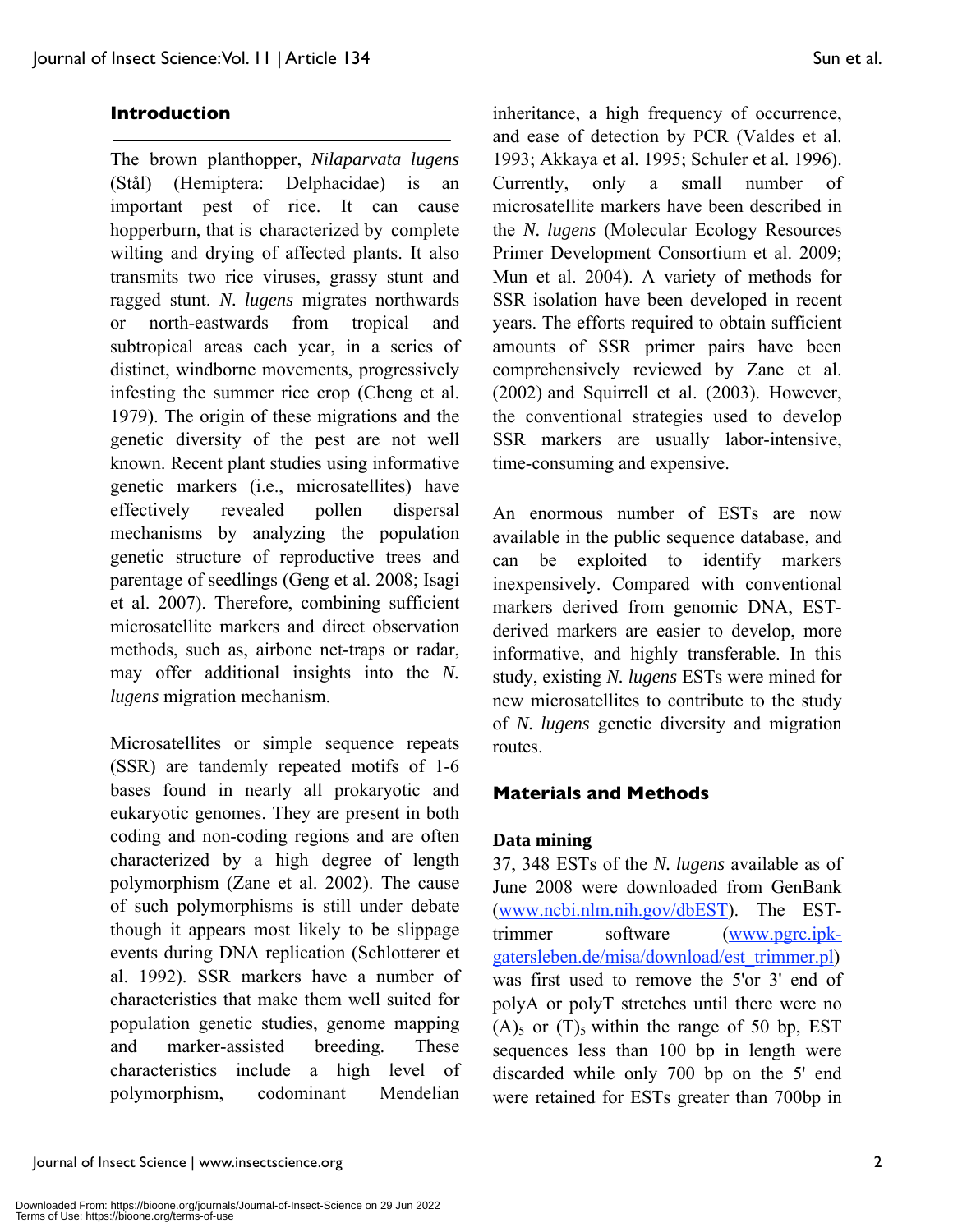length. CAP3 software was used to assemble those sequences using the default values (Huang et al. 1999).

The obtained unigenes containing perfect SSRs were identified by the MISA software (www.pgrc.ipk-gatersleben.de/misa) and the following parameters were adopted: at least six repeats for di-, five repeats for tri-, tetra-, penta-, and hexanucleotidic. To obtain an idea about the putative functions of SSR containing genes, these sequences were compared to the nonredundant (nr) protein database of the NCBI Database (www.ncbi. nlm.nih.gov/blast) using 1e-07 as the cutoff expected value. 180 unigenes containing SSR from the unknown gene group derived from the blast were selected randomly for primer design using Primer 5.0 (www.premierbiosoft.com). The 180 unigenes selected for primer design contained only one perfect microsatellite.

### *N. lugens* **sampling and DNA extraction**

Three *N. lugens* populations, totaling 140 *N. lugens* adults were sampled from three provinces of China during the summer of 2008 and 2010: Guangxi Province (GX), Jiangsu Province (JS), Zhejiang Province (XJ). Information of these *N. lugens* populations is summarized in Table 1. These populations were sampled by randomly collecting adults from 20 rice plants in a  $5-x5$ m square. Genomic DNA was extracted from individual adult males while head and thorax were collected from females following the procedure of Gomi et al. (1997). Briefly, *N. lugens* individuals or head and thorax were placed in 1.5 ml microcentrifuge tubes with 25 μl of a mixture of ice-cold STE buffer (100 mM NaCl, 10 mM Tris-HCl, and 1 mM EDTA, pH 8.0) and were homogenized with a plastic pestle on ice. Proteins were removed with 2 μl of 10 mg/ml proteinase K. The

mixtures were incubated at  $37^{\circ}$  C for 30 min, and proteinase K was inactivated at  $95^{\circ}$  C for 5 min. The DNA solution was then diluted by adding 75 μl sterilized deionized water to each tube. The samples were briefly centrifuged and stored at  $-20^{\circ}$  C for later use.

### **Primer screening and polymorphism detection**

To examine the effectiveness of primer pairs designed to amplify SSR markers, 140 *N. lugens* adult sampled from three provinces of China were used separately for the template DNA extraction as described by Gomi et al. (1997). The forward primer of each set was tailed with AP2 [5'-CTATAGGGCACGCGTGGT-3'] to facilitate labeling. 20  $\mu$ l of the reaction mixture contained three primers (forward primer: 0.04 μM; reverse primer: 0.2 μM; AP2 primer: 0.2 μM), 10-100 ng template DNA, 0.2 mmol<sup>-1</sup> of each dNTP,  $1 \times PCR$  buffer (Fermentas, Canada, www.fermentas.com), 0.25 U of DreamTaq DNA Polymerase (Fermentas). PCR amplification was conducted on Applied Biosystems Veriti Thermal Cycler (Applied Biosystems, www.appliedbiosystems.com). The cycling conditions consisted of a touchdown regime as follows: an initial denaturing step of 3 min at  $95^{\circ}$  C, followed by 20 cycles of 30 s at  $95^{\circ}$  C, 30 s at  $58^{\circ}$  C (annealing temperature was reduced by  $0.5^{\circ}$  C per cycle),  $30 \text{ s at } 72^{\circ} \text{ C}$ , followed by 15 cycles of 30 s at  $95^{\circ}$  C, 30 s at  $48^{\circ}$  C, 30 s at 72° C. PCR products were analyzed using ABI 3130 sequencer (Applied Biosystems) according to the manufacturer's instructions. Allele sizes were determined using GENEMAPPER version 4.0 (Applied Biosystems), using LIZ-500(-250) as size standard.

### **Microsatellite sequencing**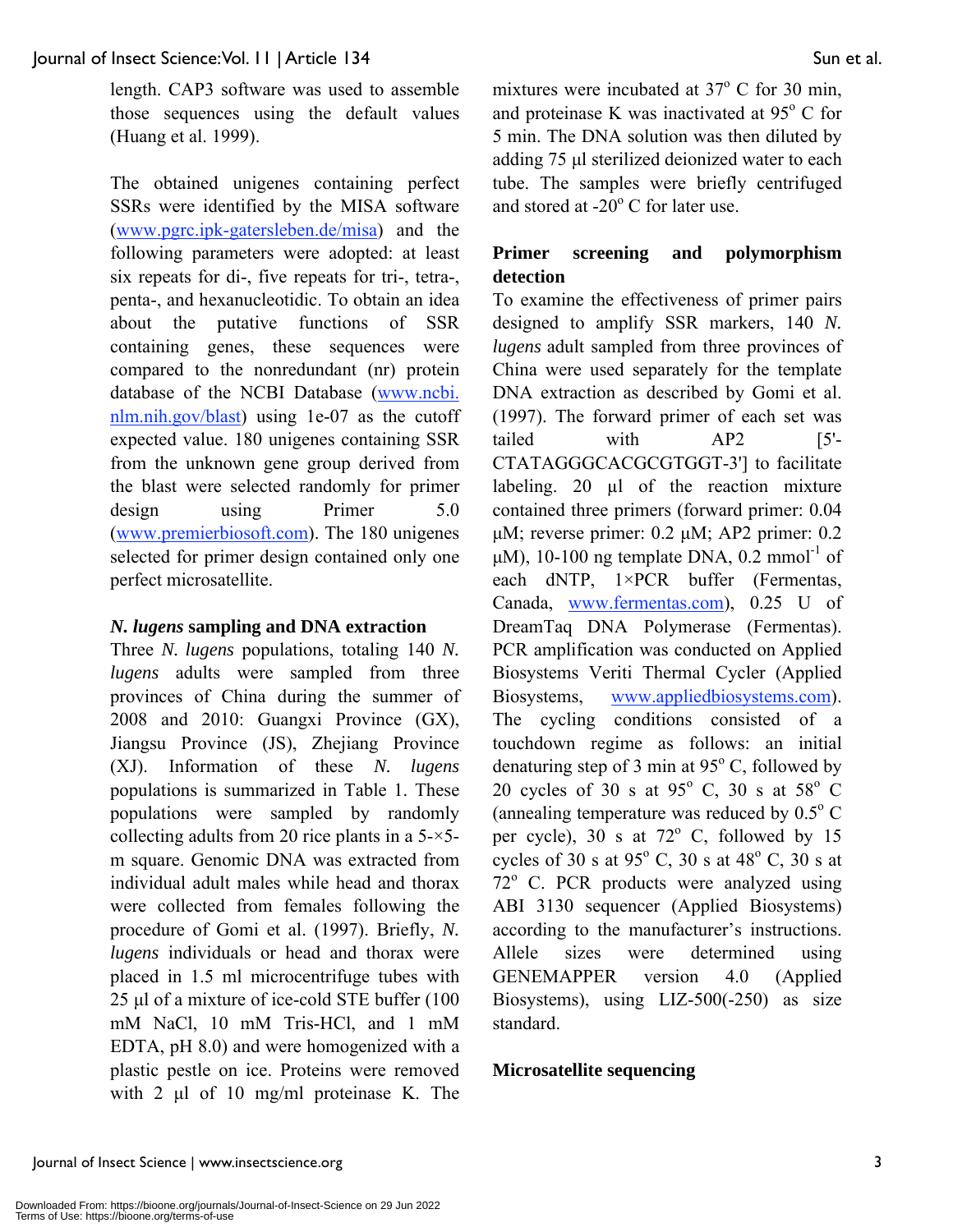The DNA sequences of different microsatellite alleles determined by the capillary sequencer were amplified from genomic DNA by PCR in 50μl reactions with non-fluorescent labeling primers (conditions as above). PCR products were purified with a PCR Cleanup Kit (Axygen, www.axygen.com) and cloned into a TA cloning vector (Invitrogen, www.invitrogen.com). The positive clones were screened and directly sequenced. Six clones were sequenced for each individual to eliminate the errors resulting from Taq polymerase misincorporation or in vitro recombinant PCR products (Ennis et al. 1990). The ClustalX (Thompson et al. 1997) program was used to compare the amplified SSR alleles.

### **Statistical analysis**

Null allele frequencies were determined with Micro-Checker version 2.2.3 using the Oosterhout algorithm (van Oosterhout et al. 2004). Expected heterozygosity, observed heterozygosity and the polymorphism information content were calculated for each locus with Cervus version 3.0 (Marshall et al. 1998). Hardy-Weinberg equilibrium and genotypic linkage disequilibrium between pairs of microsatellites were calculated with Genepop 3.4 (Raymond et al. 1995); (Markov chain Monte Carlo parameters: 10,000 dememorization steps, 100 batches and 5000 iterations per batch). Sequential Bonferroni correction (Rice 1989) was applied for all multiple tests. When the hypothesis of random allele association was rejected, tests were performed using Genepop to find out whether deviations were the result of a deficit or an excess of heterozygotes. In order to detect the genetic differentiation of the three *N. lugens* populations, pairwise  $F_{ST}$  values for each population comparison were calculated with FSTAT2.9.3.2 software (Goudet 2002). We also performed a principal coordinates analysis of the 140 individuals using GenAlex 6 software (Peakall Souse. 2006). Input for principle coordinates analysis consisted of individual pairwise genetic distance matrices of the proportion of shared alleles calculated by MSAnalyzer v4.05 software (Dieringer and Schlotterer 2003).

### **Results**

### **Data mining results**

A total of 37,348 *N. lugens* ESTs were downloaded from GenBank, trimmed, and assembled into 9861 unigenes (3908 contigs and 5953 singletons) for a total length of 7.2 Mb. Of these unigenes, 465 were identified as containing SSR motifs by MISA. Of these 465 sequences, 60 had more than one SSR motif and 64 had compound SSRs. The 465 sequences included 175 (37.6%) sequences representing known genes and 290 (62.4%) that did not match any genes in GenBank. The above numbers are summarized in Figure 1.

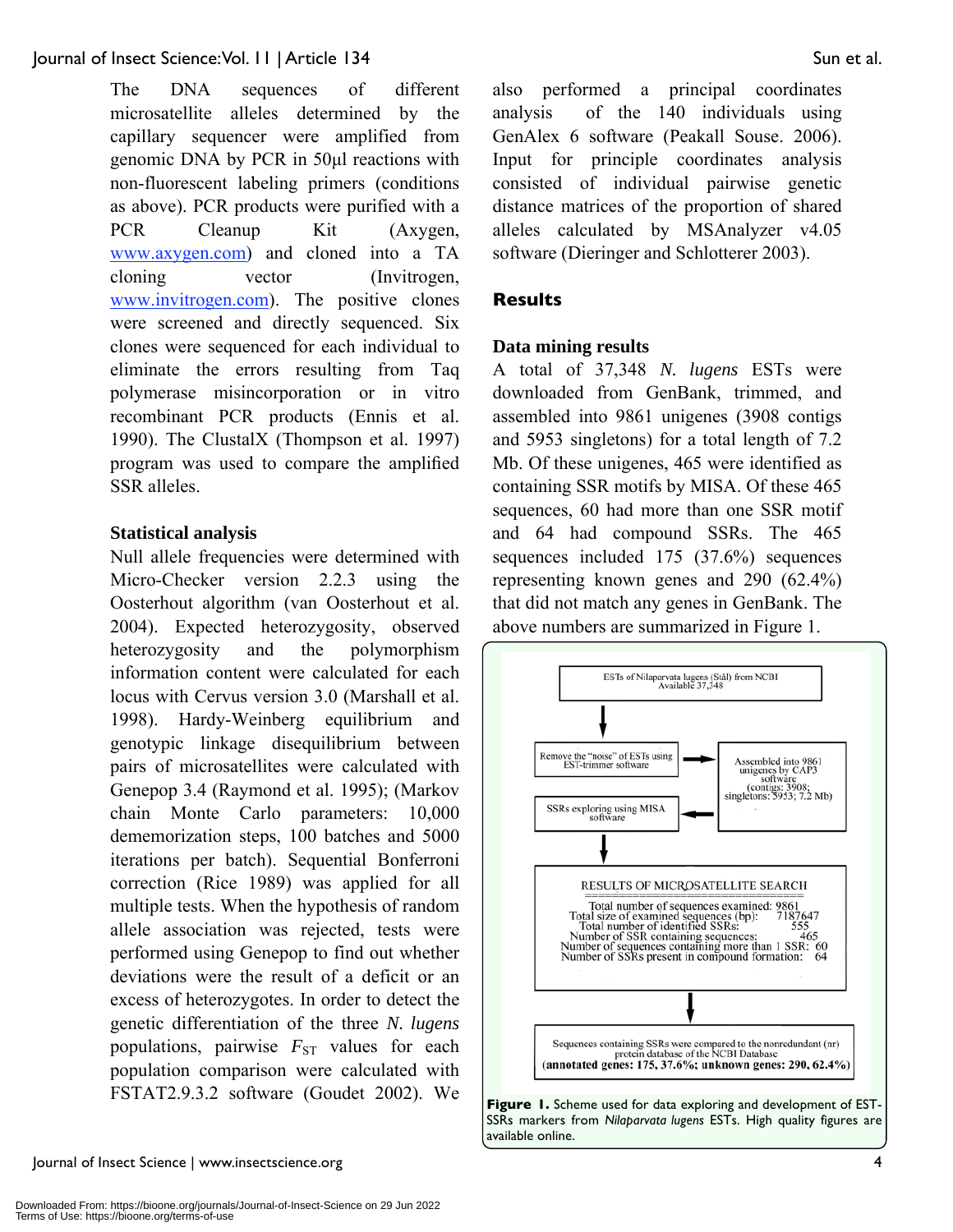### **Distribution and frequencies of SSRs in**  *Nilaparvata lugens*

The distribution and frequencies of nonredundant EST-SSRs in the *N. lugens* transcriptome were 1 SSR/13.0 kb and most of them were smaller repeat-unit size (Table 2). Of the 555 SSR loci, 165 (29.7%) were dinucleotide repeats (DNRs). AG/CT motif was the most common among DNRs, accounting for 40.6% of the unigenes containing SSRs, followed by AT/TA (29.7%) and AC/TG (29.7%); CG/GC was not seen. The main repeat motif was trinucleotide repeats (TNRs), accounting for 65.2% of the unigenes containing SSRs. The main TNRs were AAG/TTC (30.0%) and AAT/TTA (19.1%). The frequency of other repeats motif was very low in our study, accounting for 5.0%.

### **Microstatellite development and marker polymorphism**

Of the 180 primer pairs, 76 primer pairs amplified the expected products, 98 primer pairs had no products and six primer sets yielded larger products indicating the existence of introns. Of the 76 successful primer pairs, 12 produced clean band patterns and revealed polymorphism among the tested brown planthopper genotypes. Primer sequence and general character of the 12 new microsatellite loci isolated in the *N. lugens* was summarized in Table 2. The number of alleles detected ranged from 3 to 13 per locus, with an average of 6.5 (Table 4). The observed and expected heterozygosity across the three populations ranged from 0.051 to 0.772 and from 0.074 to 0.764 respectively. The polymorphism information content was high and ranged from 0.074 to 0.807, with a mean of 0.503. After Sequential Bonferroni correction for multiple tests, NL177 displayed a significant departure from Hardy-Weinberg equilibrium (HWE) due to significant heterozygote deficiency in ZJ and JS populations. In addition, the same consequence also occurred at the locus of NL22 locus in JS population. No significant heterozygote excess was detected. No linkage disequilibrium was found between any pairs of the microsatellites. Micro–Checker 2.2.3 software revealed the probable presence of null alleles for NL22, NL121, NL162, and NL177 in the three populations. However, the null allele frequencies of the four loci in three populations were very low. Only NL177 in JS population was higher than 0.200. Pairwise estimates of  $F_{ST}$  calculated between pairs of populations indicated significant genetic differentiation between populations. The biggest differentiation existed between GX and JS ( $Fst = 0.280$ ) which was similar to the differentiation between ZJ and JS (*F*st = 0.273). The GX and ZJ populations that were sampled in the same year displayed low genetic differentiation (*F*st = 0.034), but the differentiation between them was also significant (*p* <0.05). Further principal component analysis based on genetic distance matrices of the proportion of shared alleles confirmed the genetic distinction across ZJ, GX and JS (Figure. 2).

### **Microsatellite mutation patterns**

48 out of the total 78 alleles were sequenced successfully. The frequency of the 48 alleles



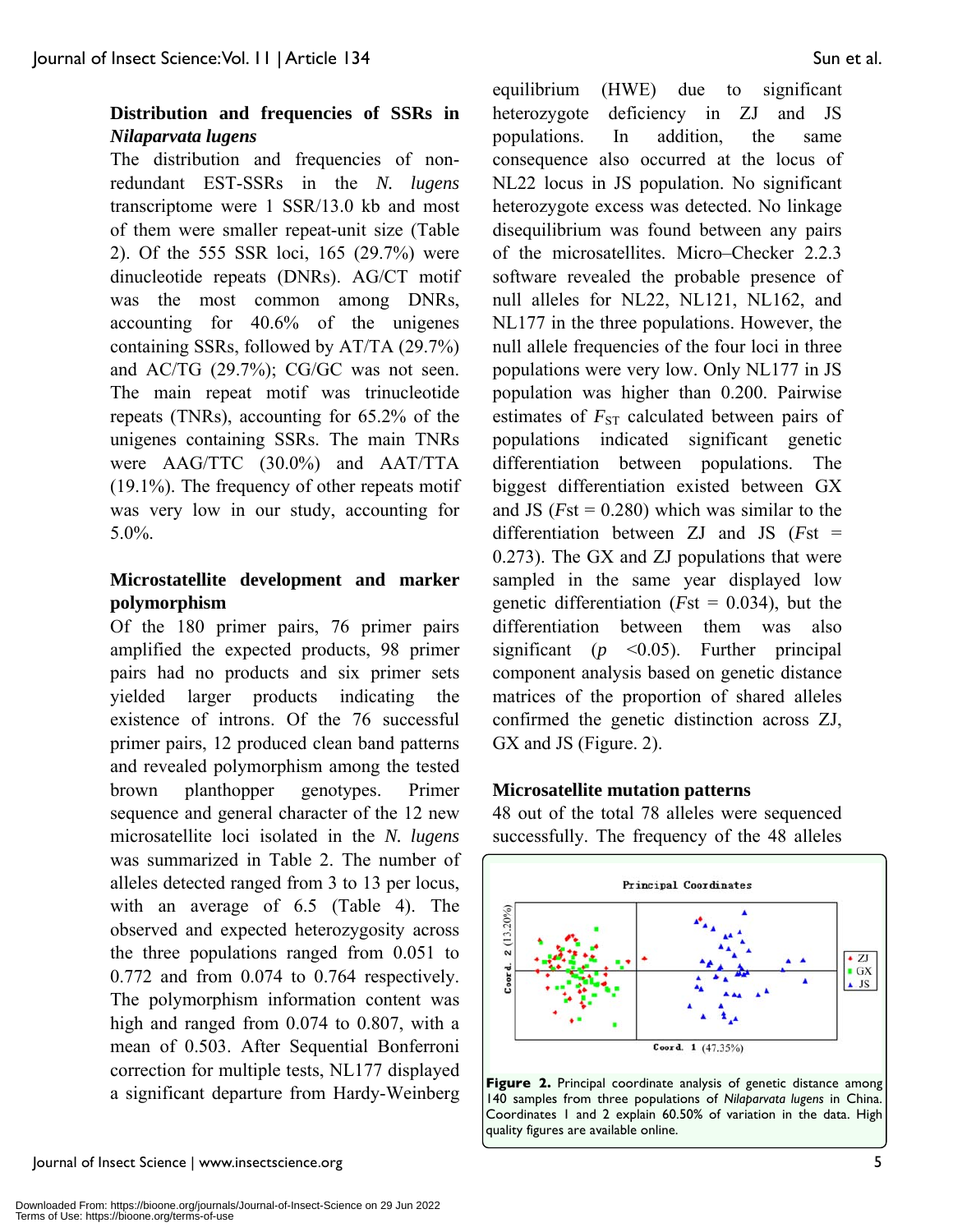

accounted for 82.3% of the total alleles detected in populations genotyping. Rare alleles that existed in heterozygote form were difficult to sequence. By aligning the sequences in each locus, all the sequences we obtained were confirmed as the objective unigenes. Parts of aligned sequences are shown in Figure 3. Four types of microsatellite mutation patterns were found. First, the fragment length differences mainly came from the number variation of repeat motif. Second, imperfect repeats were observed in some alleles of the loci NL22, NL121, NL122, NL161 and NL177. Third, the two microsatellites coexisting in the same sequence contributed to length differences. At the loci of NL122, NL157, NL158, and NL167, there were more than one microsatellite which were not identified by software due to rare numbers (2-3) of repeat motifs in data mining. Finally, insertions/indels in the regions flanking the repeat motif also occurred on occasion at one allele of NL22 and NL162 separately. The frequencies of the two alleles were, however, very low (NL22: 0.025; NL162: 0.064).

### **Discussion**

### **SSR frequency and distribution**

The EST-SSR frequency was 1SSR/13.0 kb with nearly 5.6% of unigenes containing at least one SSR for the *N. lugens* transcriptome, which was similar to the ratios in wheat  $(1)$ SSR/15.6 kb) (Kantety et al. 2002) and barley (1SSR/6.3 kb) (Thiel et al. 2003). However, the EST-SSR frequency for the *N. lugens* transcriptome was smaller than in the pea aphid (1SSR/3.0 kb) and the green pea aphid (1SSR/3.6 kb) (Weng et al. 2007). The apparent frequency of EST-SSR is highly dependent on the search criteria applied and the type of SSR motif. Because di-, tri- and tetra-nucleotide motifs are most commonly targeted for marker development, we ignored mononucleotide motifs. In addition, we used higher search criteria than Weng et al.  $(2007)$ . As a result, the EST-SSR frequency for the *N. lugens* transcriptome was smaller than the pea aphid and the green pea aphid.

Up to now, DNRs and TNRs were mostly reported in plants (Table 1), but the dominant repeat motifs were not in consistently observed in other organisms. In the *N. lugens*, based on our results, TNRs (65.2%) were the leading repeat motif, followed by DNRs (29.7%). This result was similar to the pea and green pea aphid repeat motifs from Weng et al. (2007), but contrasts with results from Meglécz et al. (2007) in which trinucleotide repeats were the third most abundant repeat motifs after mono- and dinucleotide repeats in all 10 insect species examined. Two reasons may contribute this difference. First, in Meglécz's study, genomic DNA sequences were used for SSR search, although, the EST sequences, probably located in the coding regions were used in both Weng et al. (2007)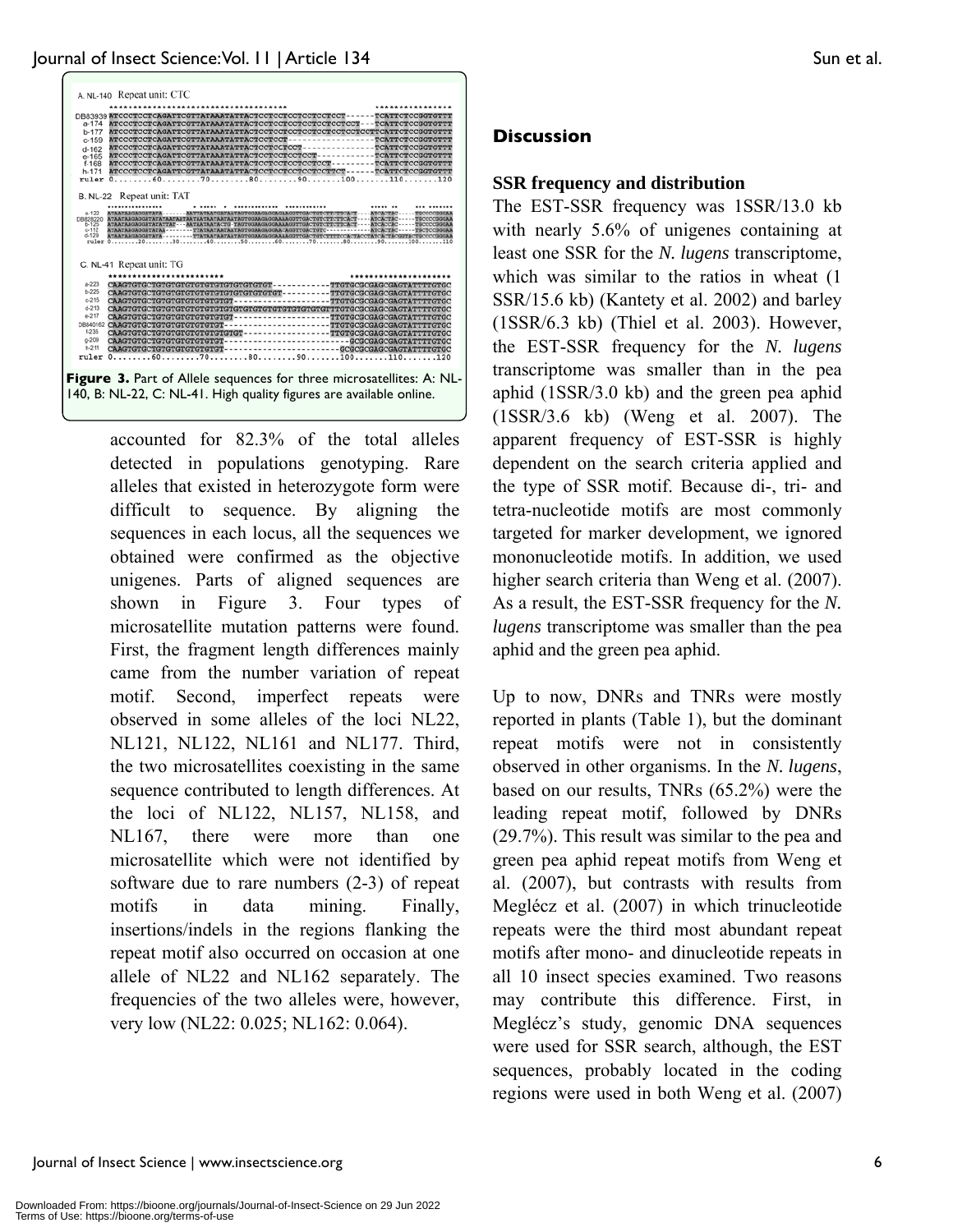and our study. To avoid frameshift mutations in the coding regions, trinucleotide repeats motifs become the most abundant repeat motifs. Second, higher search criteria for the trinucleotide repeats motifs type SSR were used in our study (five repeats) than by Meglécz et al. (2007) (four repeats). In addition, AG/TC was the predominant DNR and the CG motif was absent. Other researchers have also found the AG/CT motif to be one of the most abundant DNRs (Kantety et al. 2002; Wang et al. 2007). That may be due to the fact that a di-nucleotide motif can represent multiple codons depending on the reading frame and can translate into different amino acids. Thus the GA/CT motif can represent GAG, AGA, UCU and CUC codons in an mRNA population and translate into the amino acids Arg, Glu, Ala and Leu respectively. Ala and Leu are present in proteins at high frequencies of 8% and 10%, respectively. AAG/CTT was the most common TNR present in the *N. lugens*, and AAAT/ATTT the most common TTNR. The frequencies of TNRs and TTNRs in different organisms vary widely. The SSR frequency may help select the most suitable probe in the future when we develop SSR from the genome using traditional methods.

### **Characteristics of the EST-SSRs**

High–resolution fingerprinting for population genetic studies requires a large number of moderately polymorphic microsatellites. Hence we tested the utility of our EST-SSRs, evaluating the polymorphism with 12 primers in a testing panel of wild *N. lugens*. Those samples were preserved in absolute ethanol and stored at  $-70^{\circ}$ C for one year. DNA was extracted using a Gomi's protocol and stored for 2 months at -20°C. These DNA samples were used to select markers suitable for largescale testing of an easy extraction method that avoids the costs and labor associated with more elaborate extraction methods. Unigenes containing SSRs from unknown gene groups identified by the blast search were used to design primers using Primer 5.0. Thus, SSRs in these sequences may avoid selective sweeps and possess a neutral character. In addition, there are two advantages when the annealing temperature of each pair of primers is set at 55°C. First, high annealing temperatures can suppress nonspecific amplifications, which lead to unclear banding patterns. Second, the same annealing temperature is well suited for fast multiplex-PCR, which can greatly reduce labor, time and cost.

Microsatellites sequencing revealed complex mechanisms of mutations of the 12 microsatellites loci. Supporting research has also reported interspecific and intraspecific size variation at microsatellite loci that was caused solely by number variation in the primary tandem repeat unit (Angers and Bernatchez 1997; Buteler et al.1999; Colson and Goldstein 1999). For example, Matsuoka et al. (2002) reported complex mutation patterns of the maize (Zea *mays ssp. Mays*) and had minimal effects on analysis of interand intraspecific variation. Complex mutation of microsatellite may be a universal phenomenon in organisms. However, this research, shows insertions/indels in the regions flanking the repeat motif occuring in low frequencies. The fragment length differences were mainly a result of the variation of tandem repeat units that contained imperfect repeats and more than one type of repeat.

In spite of the complex mutation patterns, the 12 newly identified EST-SSR markers tested proved to range from moderately to highly polymorphic except the locus of NL157. In the ZJ and JS populations, two (NL22 and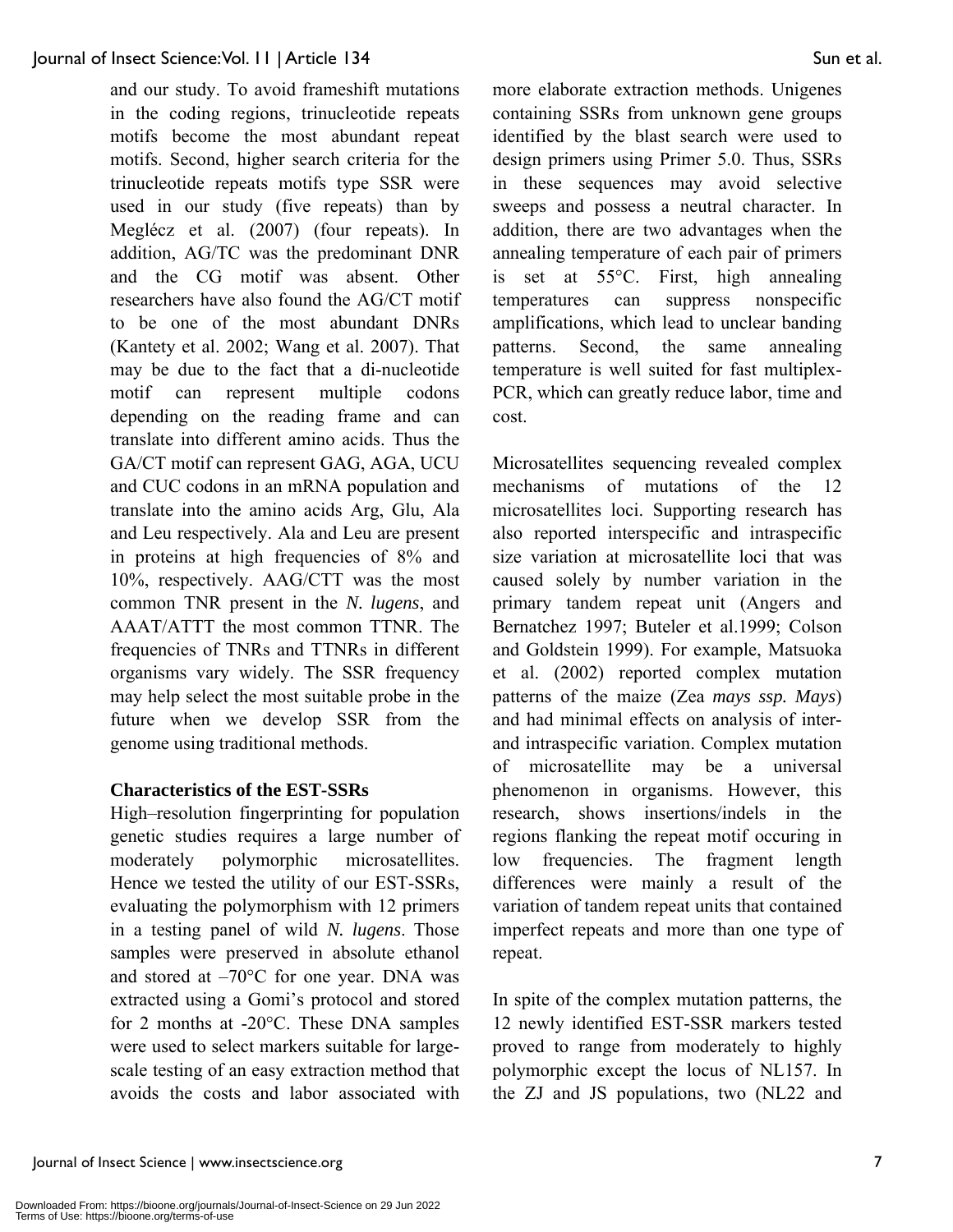NL177) of the 12 microsatellites displayed a significant departure from Hardy-Weinberg equilibrium due to significant heterozygote deficiency. Two reasons may contribute to the heterozygote deficiency. First, null alleles may be the main reason of the heterozygote deficiency. Micro–Checker software confirmed the presence of null alleles at the two loci in the population that were a departure from Hardy-Weinberg equilibrium. Another important factor was inbreeding. The *N. lugens* samples collected for this study included some brachypterous (short-winged) individuals. Unlike the macropterous form, the brachypterous form has low migration ability, and may be more likely to inbreed. From the analysis of the three *N. lugens* populations, we found that the pairwise genetic differentiation between populations sampled in different years was higher than that between populations sampled in the same year. This may be the result of different origins of *N. lugens* in different years. However, given that only three populations were analyzed in this study, developing a clearer migration path of the *N. lugens* requires analysis of more populations and more powerful analytic methods.

### **Acknowledgements**

We thank Qi-Dong Jia, Ya-Long Xu, Guo-Qing Li, Hui Zhang, Li-Li Zhou, Ming-Zhi Yu, Xian-Ming Yang, Dong-Xiao Zhao and Ming-Hong Lu of the Department of Entomology, Nanjing Agricultural University, China for their kind help with experiments. This work was supported by grants from the National Key Basic Research Program (973 Program, No. 2006CB102001) from the Ministry of Science and Technology of China and the Science and Technology Fund of the National Public Welfare Professional Research Program (nyhyzx-200803003, nyhyzx-200903051) from the Ministry of Agriculture of China, and a Grant-in-Aid for Scientific Research (No. 30871635) from the National Natural Science Foundation of China.

### **References**

Akkaya MS, Shoemaker RC, Specht JE, Bhagwat AA, Cregan PB. 1995. Integration of simple sequence repeat and markers into a soybean linkage map. *Crop Science* 35: 1439- 1445.

Angers B, Bernatchez L. 1997. Complex evolution of a salmonid microsatellite locus and its consequences in inferring allelic divergence from size information. *Molecular Biology Evolution* 14: 230-238.

Buteler MI, Jarret RL, LaBonte DR. 1999. Sequence characterization of microsatellites in diploid and polypolid *Ipomoea*. *Theoretical and Applied Genetics* 99: 123-132.

Cheng SN, Chen JC, Si H, Yan LM, Chu TL, Wu CT, Chien JK, Yan CS. 1979. Studies on the migration of brown planthopper *Nilaparvata lugens* (Stål). *Acta Entomlogica Sinica* 22: 1-21.

Colson I, Goldstein DB. 1999. Evidence for complex mutations at microsatellite loci in *Drosphila*. *Genetics* 152: 617-627.

Dieringer D, Schlotterer C. 2003. Microsatellite analyser (MSA): a platform independent analysis tool for large microsatellite data sets. Molecular Ecology Notes 3:167-169.

Ennis PD, Zemmour J, Salter RD, Parham P. 1990. Rapid cloning of HLA-A, B cDNA by using polymerase chain reaction: frequency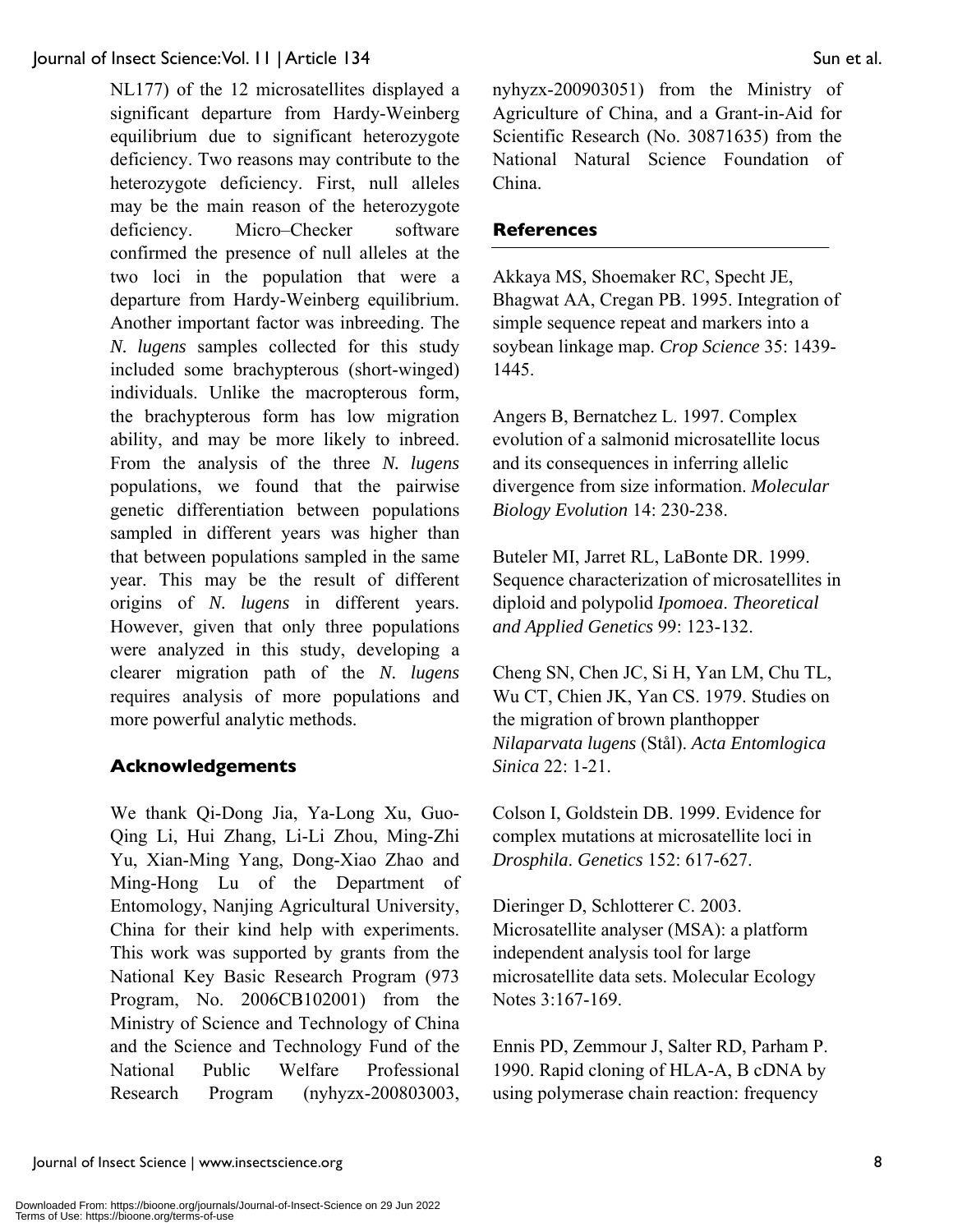and nature of errors produced in amplification. *Proceedings of the National Academy of Sciences USA* 87: 2833-2837.

Geng Q, Lian C, Goto S, Tao J, Kimura M, Islam MD, Hogetsu T. 2008. Mating system, pollen and propagule dispersal, and spatial genetic structure in a high-density population of the mangrove tree *Kandlia candel*. *Molecular Ecology* 17: 4724-4739.

Gomi K, Gotoh T, Noda H. 1997. *Wolbachia* having no effect on reproductive incompatibility in *Tetranychus kanzawai* Kishida (Acari: Tetranychidae). Applied Entomology and Zoology 32: 485-490.

Goudet J. 2002. FSTAT, a program to calculate F-Statistics. *Journal of Heredity* 86: 485-486. Huang X, Madan A. 1999. CAP3: a DIVA sequence assembly program. *Genome Research* 9: 868-877.

Isagi Y, Saito D, Uchi HK, Tateno RS, Watanabe S. 2007. Effective pollen dispersal in enhanced by the genetic structure of an *Aesculus turbinate* population. *Journal of Ecology* 95: 983-990.

Kantety RM, Matthews DE, Sorrells ME. 2002. Data mining for simple sequence repeats in expressed sequence tags from barley, maize, rice, sorghum and wheat. *Plant Molecular Biology* 148: 501-510.

Marshall TC, Slate J, Kruuk L, Pemberton JM. 1998. Statistical confidence for likelihood-based paternity inference in natural populations. *Molecular Ecology* 7: 639-655.

Matsuoka Y, Mitchell SE, Kresovich S, Goodman M, Doebley J. 2002. Microsatellites in *Zea*-variability, patterns of mutations, and

use for evolutionary studies. *Theoretical and Applied Genetics* 104: 436-450.

Meglécz E, Anderson SJ, Bourguet D, Butcher R, Caldas A, Cassel-Lundhagen A, d'Acier AC, Dawson DA, Faure N, Fauvelot C, Franck P, Harper G, Keyghobadi N, Kluetsch C, Muthulakshmi M, Nagaraju J, Patt A, Péténian F, Silvain JF, Wilcock HR. 2007 Microsatellite flanking region similarities among different loci within insect species. *Insect Molecular Biology* 16: 175– 185.

Molecular Ecology Resources Primer Development Consortium, Abercrombie, L.G., Anderson, C.M. Baldwin BG, Bang IC, Beldade R, Bernard G, Boubou A, Branca A, Bretagnolle F, Bruford MW, Buonamici A, Burnett Jr RK, Canal D, Cárdenas H, Caullet C, Chen SY, Chun YJ, Cossu C, Crane CF, Cros-Arteil S, Cudney-Bueno R, Danti R, Dávila JA, Della Rocca G, Dobata S, Dunkle LD, Dupas S, Faure N, Ferrero ME, Fumanal B, Gigot G, González I, Goodwin SB, Groth D, Hardesty BD, Hasegawa E, Hoffman EA, Hou ML, Jamsari AFJ, Ji HJ, Johnson DH, Joseph L, Justy F, Kang EJ, Kaufmann B, Kim KS, Kim WJ, Koehler AV, Laitung B, Latch P, Liu YD, Manjerovic MB, Martel E, Metcalfe SS, Miller JN, Midgley JJ, Migeon A, Moore AJ, Moore WL, Morris VRF Navajas M, Navia D, Neel MC, De Nova PJG, Olivieri I, Omura T, Othman AS, Oudot-Canaff J, Panthee DR, Parkinson CL, Patimah I, Pérez-Galdino CA, Pettengill JB, Pfautsch S, Piola F, Potti J, Poulin R, Raimondi PT, Rinehart TA, Ruzainah A, Sarver SK, Scheffler BE, Schneider ARR, Silvain JF, Siti Azizah MN, Springer YP, Stewart CN, Sun W, Tiedemann R, Tsuji K, Trigiano R, Vendramin GG, Wadl PA, Wang L, Wang X, Watanabe K, Waterman JM, Weisser WW, Westcott DA, Wiesner KR, Xu XF, Yaegashi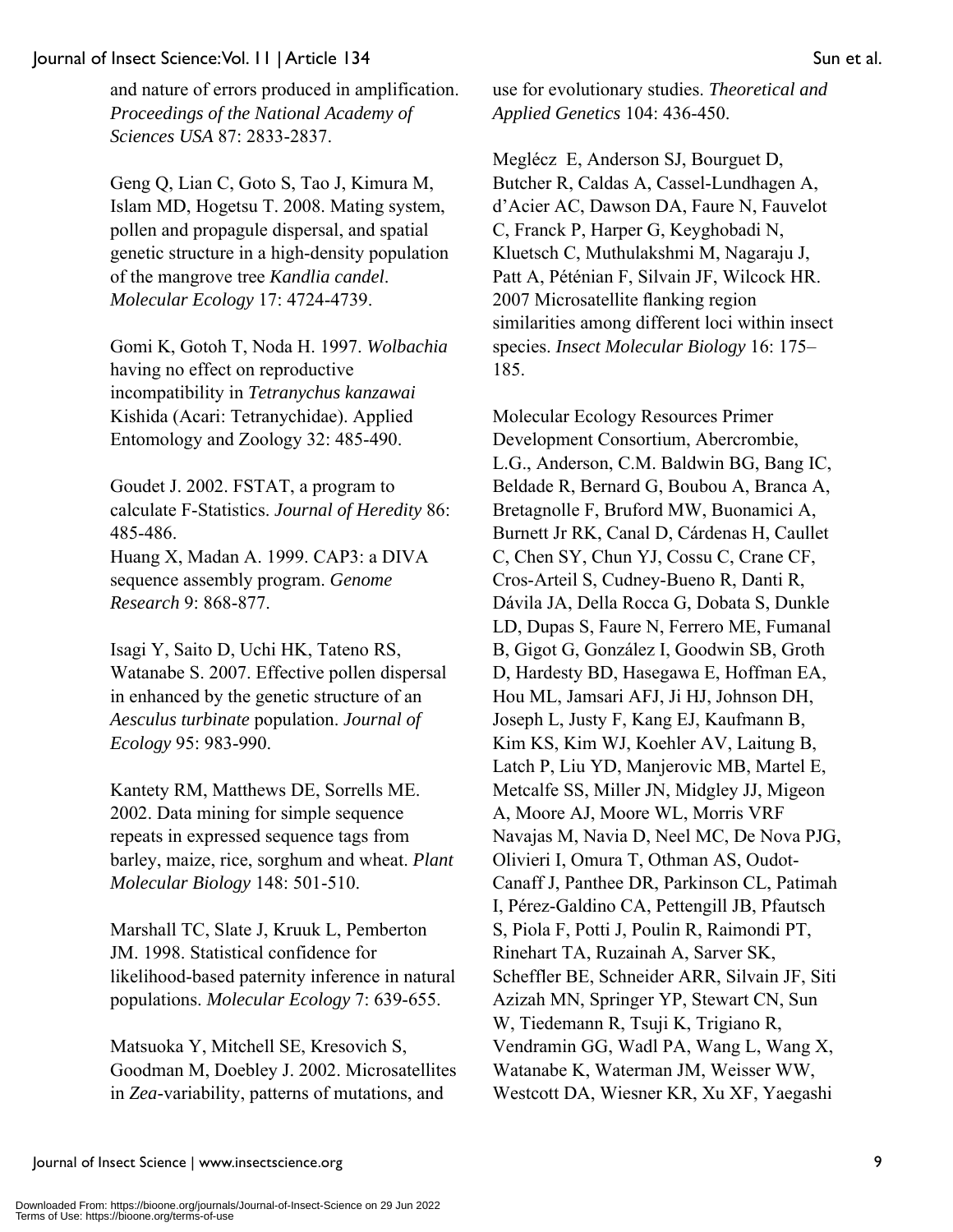S, Yuan JS. 2009. Permanent Genetic Resources added to Molecular Ecology Resources database 1 January 2009-30 April 2009. *Molecular Ecology Resources* 9: 1375- 1429.

Mun J, Song YH, Roderick GK. 2004. Isolation and characterization of microsatellites in the brown planthopper, Nilaparvata lugens Stal. *Korean Journal of Applied Entomology* 43: 311-315

Peakall R, Souse PE. 2006. GENALEX 6: genetic analysis in Excel. Population genetic software for teaching and research. *Molecular Ecology Notes* 6: 288-295.

Raymond M, Rousset F. 1995. GENEPOP version 1.2. Population genetic software for exact tests and ecumenicism. *Journal of Heredity* 86: 248-249.

Rice WR. 1989. Analyzing tables of statistical tests. *Evolution* 43: 223-225.

Schlotterer C, Tautz D. 1992. Slippage synthesis of simple sequence DNA. *Nucleic Acids Research* 20: 211-215.

Schuler GD, Boguski MS, Stewart EA et al. 1996. A gene map of the human genome. *Science* 274: 540-546.

Squirrell J, Hollingsworth PM, Woodhead M, Russell J, Lowe AJ, Gibby M, Powell W. 2003. How much effort is required to isolate nuclear microsatellites from plants? *Molecular Ecology* 12: 1339-1348.

Thiel T, Michalek W, Varshney RK, Graner A. 2003. Exploiting EST database for the development and characterization of genderived SSR-markers in barley (*Hordeum*

*vulgare* L.). *Theoretical Applied Genetics* 106: 411-422.

Thompson JD, Gibson TJ, Plewniak F, Jeanmougin F, Higgins, DG. 1997. The ClUSTAL X windows interface: flexible strategies for multiple sequence alignmen aided by quality analysis tool. *Nucleic Acids Research* 25: 4876-4882.

Valdes AM, Slatkin M, Freimer NB. 1993. Allele frequencies at microsatellite loci-the stepwise mutation model revisited. *Genetics* 133: 737-749.

Van Oosterhout C, Hutchinson WF, Wills DPM, Shipley P. 2004. Micro–Checker: software for identifying and correcting genotyping errors in microsatellite data. *Molecular Ecology Notes* 4: 535-538.

Weng Y, Azhaguvel P, Michels Jr GJ, Rudd JC. 2007. Cross-species transferability of microsatellite markers from six aphid (Hemiptera: Aphididae) species and their use for evaluating biotypic diversity in two cereal aphids. *Insect Molecular Biology* 16: 613-622.

Wang D, Liao X, Cheng L, Yu X, Tong J. 2007. Development of novel EST-SSR markers in common carps by data mining from public EST sequences. *Aquaculture* 271: 558-574.

Zane L, Bargelloni L, Patarnello T. 2002. Strategies for microsatellite isolation: a review. *Molecular Ecology* 11: 1-16.

| <b>Population</b><br>name | <b>Site</b>          | location            | <b>Sampling</b><br>dates | No.<br>females | No.<br>males |
|---------------------------|----------------------|---------------------|--------------------------|----------------|--------------|
| JS                        | Jiangsu<br>province  | 119°26'E<br>32°08'N | Aug- $12$                | 0              | 45           |
| ZJ                        | Zhejiang<br>province | 120°12'E<br>30°16'N | Aug-14                   | 35             | 12           |
| <b>GX</b>                 | Guangxi<br>province  | 110°01'E<br>24°59'N | Aug-14                   | 39             | 9            |

Journal of Insect Science | www.insectscience.org 10